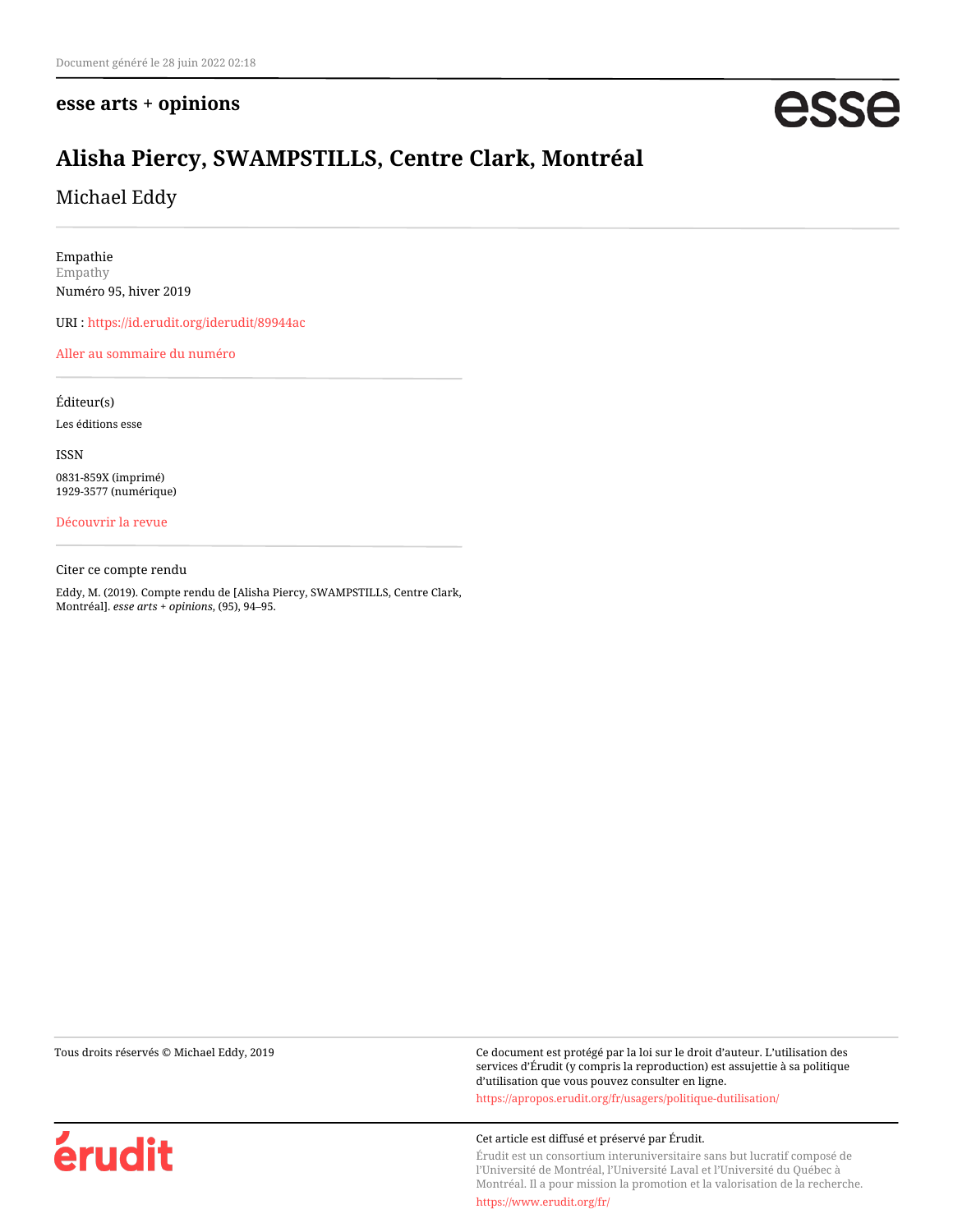



 **Alisha Piercy** *SWAMPSTILLS*, installation views, Centre Clark, Montréal, 2018. Photos : Paul Litherland

# **Alisha Piercy** *SWAMPSTILLS*

My first impression of artist and author Alisha Piercy's installation, *SWAMPSTILLS*, was of an informally and even casually arranged pile of materials whose colours and textures merged indistinctly together. This perception was prompted by the discarded look of half-empty orange sandbags punctuating rumpled bolts of drably tie-dyed canvas unfurled and draped over a small platform and stretched up a wall. Atop this dais stood vaguely canine-shaped sculptures in rough papier-mâché, one of them seemingly doused with tar, along with small outcroppings of untreated clay. Hung up an adjacent wall, a very large, sensitively handled pencil and ink drawing in purplish hues comprised similarly washed-out ranges and fuzzy mirroring Rorschach geometries. Coloured gels tinted the fluorescent tubes above, nudging the tones of the room further toward murky ambiguity. More sandbags were laid in a corner with a chapbook and a note: *Hush, lie down. Read (7 mins)*.

The writing in the booklet, apparently an excerpt from a forthcoming novel, orbited mostly around a pack of plantation dogs in the Deep South, and their path to a swamp refuge, as well as murmurings of weather events far away that would soon force an implied transformative encounter. Various links emerged between the materials around the booklet and the language within it: the flowing and blotted marks on paper and cloth now rhymed with hurricane cloud shapes, the stained canvas evoked sunken mud, and the gruff dog poetry annotated deceptively frank-looking objects: "Dogs don't see much red so the pack reads this as popsicle tones: a cascade of bland leading down toward ultraviolet."<sup>1</sup> The installation was thereby narrativized, its components behaving less like illustrations and more like the extension and blurring of the edges of the story. In its larger narrative effect, the elements blended the human, animal, and environmental stories into a single interdependent ambiance, recalling

the theories of Donna Haraway or Anna Lowenhaupt-Tsing, where the hierarchies of sentience break down upon closer inspection. "The hurricane speaks to the tree that speaks to the dogs sleeping under it and the message of trouble passes from dog to girl."<sup>2</sup>

However, Piercy chose to locate her theatre of characters in the specific physical and historical context of a swamp to which marooned slaves had fled after escaping their bondage. These circumstances, while providing a heavy premise, led me to wonder about the implications of Piercy's choice within the current debates around representation and identity. Specifically, the issue of the representation of nonwhite — and more pointedly Black — suffering and trauma by white artists has become an explosive topic within museums and in the art press (and even on mainstream TV), but especially across social media platforms. I do not mean to equate *SWAMPSTILLS* with Dana Schutz at the Whitney Biennial. Notwithstanding, Piercy's exhibition offers a possible case where we could examine nuances between empathy and appropriation. After all, her chapbook's title was *Hush, this story doesn't belong to you*. Whose belonging in this arrangement was she addressing? The humans, the dogs ("Hush" being the name of one of them), any particular element in the installation, or else herself as author, or myself as viewer?

Because Piercy writes novels, there is the possibility of a different emphasis regarding the assumption of voices. Many kinds of fiction are rooted in imagining the experiences of characters vastly different from the author. The process of building up characters can produce forms of identification different from those in image-based artwork. Visual art's links to spectacular presentations, public space, and commodities can seem to heighten the ambivalence behind the intentions of artists, whereas narrative writing is slower and seemingly less associated with profit and exploitation.